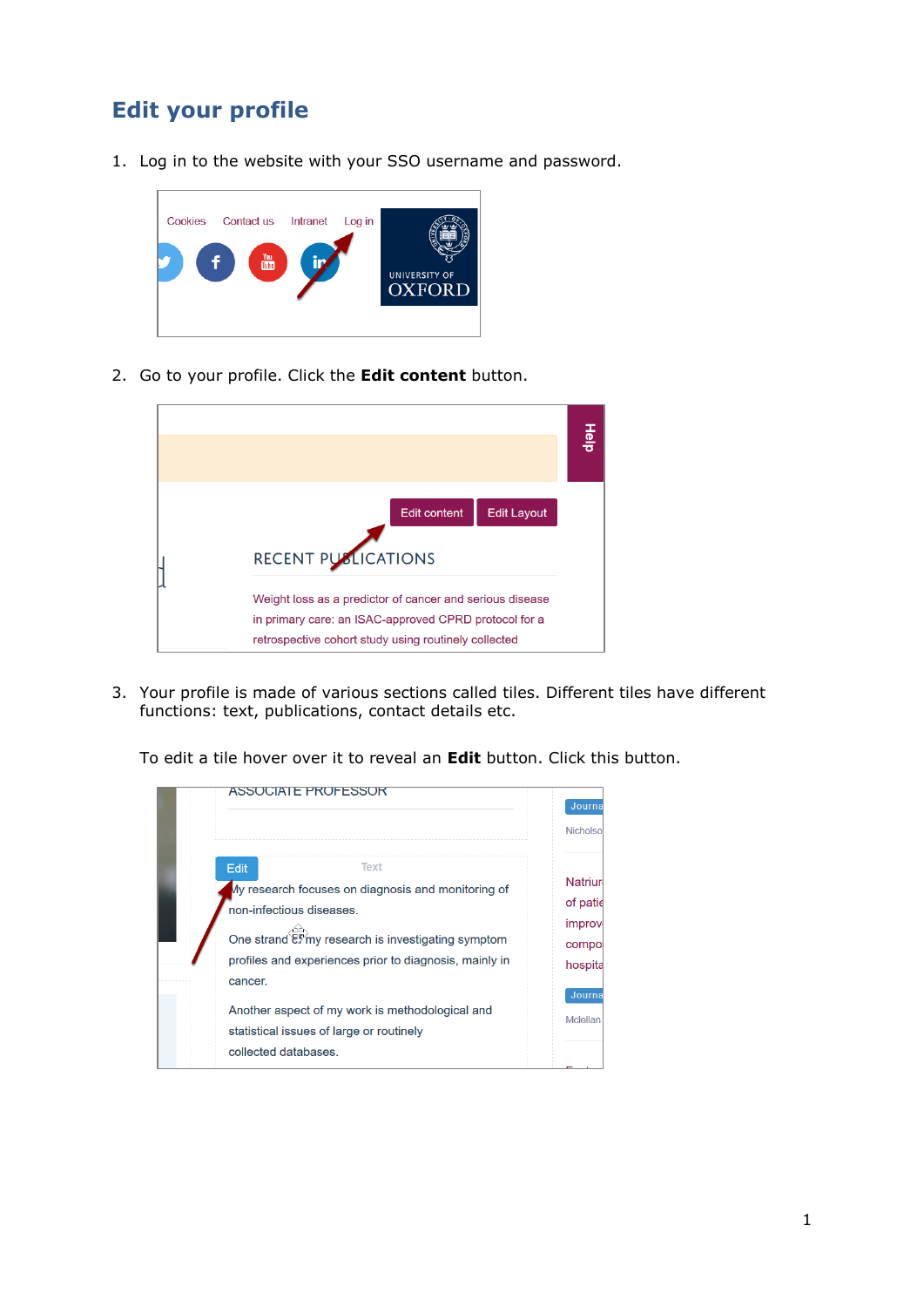4. A pop up editing window will appear. Make your changes and click the **Save** button.



## **Add additional content tiles**

You can add additional content tiles to your profile. To do this:

1. Click the **Edit Layout** button.



2. Drag the tile you would like to add from the **Drag and drop tiles** column on the left to the column you would like to add it to. You can reorder the tiles by dragging them to new locations.